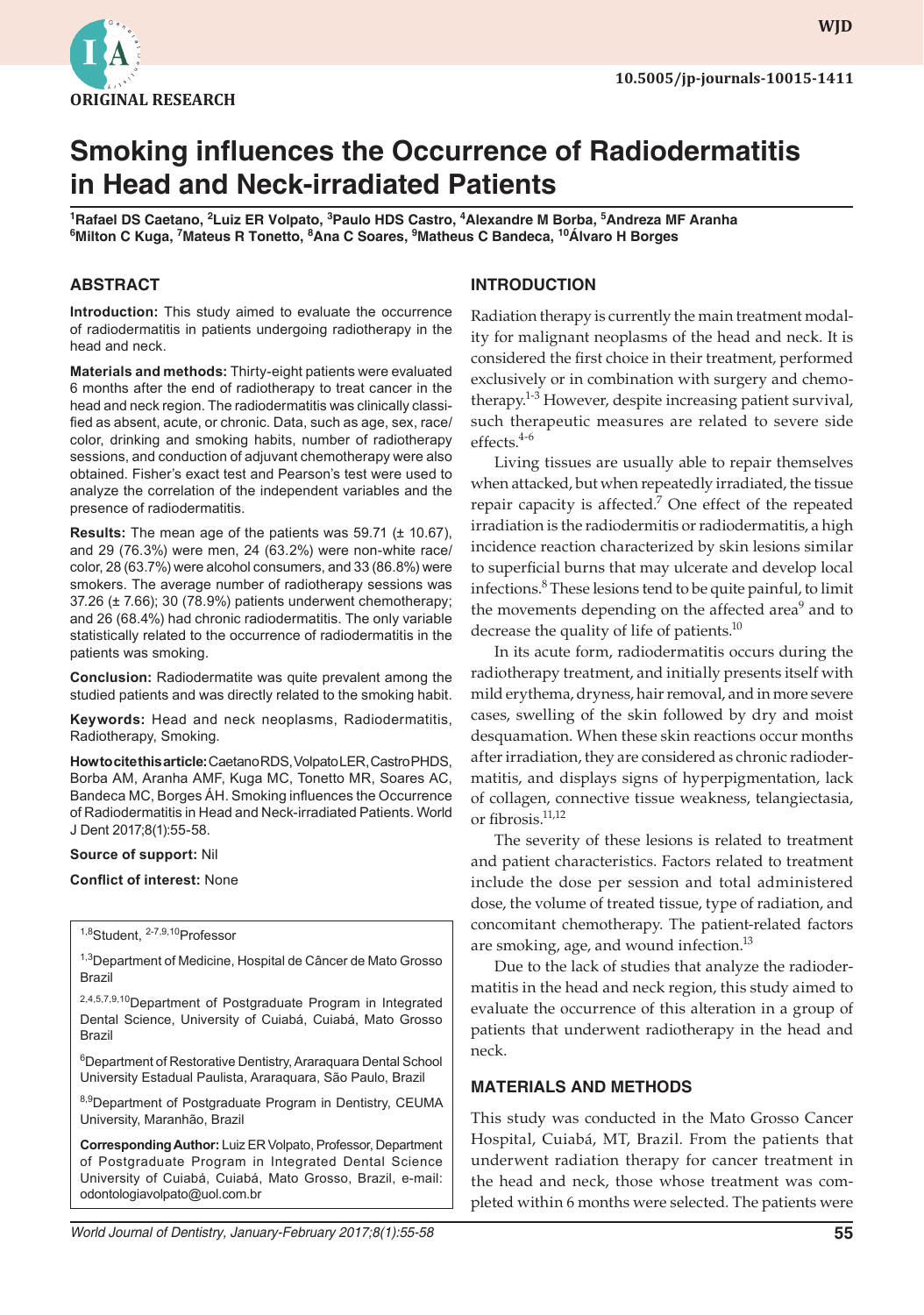informed about the study and invited to sign the Term of Informed Consent. Then, they underwent a brief anamnesis involving questions about their age, sex, race/color of skin, drinking, and smoking habits. Other data as use of adjuvant chemotherapy and radiotherapy, number of sessions were obtained from the patient hospital record.

Patients also underwent clinical examination to assess the presence of radiodermatitis lesions. Radiodermatitis was clinically classified according to previously established criteria in absent acute radiodermatitis, characterized by initial erythema, progressive edema, hyperpigmentation, wet and dry desquamation and ulceration, and chronic radiodermatitis, characterized by ischemia, pigmentary changes, thickening, telangiectasia, ulceration, and fibrosis. $^{13}$ 

Descriptive and inferential statistical analysis was performed using the Statistical Package for the Social Sciences (SPSS) version 20.0. Fisher's exact test was used to analyze the independent variables gender, race/color of skin, drinking and smoking habits, adjuvant chemotherapy, and the occurrence of radiodermatitis. Pearson correlation test was used to analyze the correlation between age, radiotherapy sessions, and the occurrence of radiodermatitis. Statistical significance of 5% was assumed for all analyses.

This study was approved by the Research Ethics Committee of the University of Cuiabá (UNIC), Cuiabá, MT, Brazil, by the protocol #378,314.

### **RESULTS**

The study population consisted of 38 patients with a mean age of 59.71 years  $(\pm 10.67)$  and the average number of radiotherapy sessions per patient was  $37.26$  ( $\pm$  7.66). Data regarding sex, race/color of skin, drinking and

**Table 1:** Distribution of patients according to sex, race/color of skin, drinking and smoking habits and adjuvant chemotherapy

| Variable                                                  | n  | (%)    |  |  |  |  |
|-----------------------------------------------------------|----|--------|--|--|--|--|
| Sex                                                       |    |        |  |  |  |  |
| Female                                                    | 9  | (23.7) |  |  |  |  |
| Male                                                      | 29 | (76.3) |  |  |  |  |
| Race/color of skin                                        |    |        |  |  |  |  |
| White                                                     | 14 | (36.8) |  |  |  |  |
| Non-white                                                 | 24 | (63.2) |  |  |  |  |
| Drinking habit                                            |    |        |  |  |  |  |
| Yes                                                       | 28 | (73.7) |  |  |  |  |
| No                                                        | 10 | (26.3) |  |  |  |  |
| Smoking habit                                             |    |        |  |  |  |  |
| Yes                                                       | 33 | (86.8) |  |  |  |  |
| No                                                        | 5  | (13.2) |  |  |  |  |
| Adjuvant chemotherapy*                                    |    |        |  |  |  |  |
| Yes                                                       | 30 | (78.9) |  |  |  |  |
| No                                                        | 7  | (18.4) |  |  |  |  |
| * One patient did not have information about chemotherapy |    |        |  |  |  |  |

smoking habits, and adjuvant chemotherapy are shown in Table 1.

Among the 38 patients, 26 (68.4%) had dermatitis, all of them chronic. The analysis of the association of radiodermatitis with the other variables is presented in Table 2.

Radiodermatitis was associated with smoking habit among the irradiated patients ( $p = 0.027$ ). There was no statistically significant correlation between the occurrence of radiodermatitis and the number of sessions of radiotherapy ( $p = 0.129$ ) and age of patients ( $p = 0.057$ ). However, for age, the value found was close to statistical significance.

## **DISCUSSION**

Radiodermatitis is a common reaction in individuals who undergo radiotherapy. Its development and severity have been strongly associated with intrinsic and extrinsic factors.14 However, there are few studies that have examined the occurrence of radiodermatitis in the head and neck region and have sought to analyze its correlation with treatment and patients variables.

Although this is not a study of prevalence and the population has been selected for convenience among patients undergoing radiotherapy at the institution, age (59.60 years  $\pm$  10.35) and sex (76.3% male) of patients are similar to other studies that encompassed patients with tumors in the head and neck.<sup>15-17</sup>

Radiodermatitis was present in 68.4% of patients 6 months after completion of radiotherapy treatment in this study, i.e., two out of three patients. All lesions were of chronic type, as established by Harper et al. $^{13}$ The number of patients with radiodermatitis was higher than that found by Cardoso et al study,<sup>18</sup> which

| <b>Table 2:</b> Analysis of the association between radiodermatitis |  |  |  |  |  |  |  |
|---------------------------------------------------------------------|--|--|--|--|--|--|--|
| and race/color of skin, drinking and smoking habits and adjuvant    |  |  |  |  |  |  |  |
| chemotherapy                                                        |  |  |  |  |  |  |  |

|                       |   | Absent | Present |        | p-value  |  |
|-----------------------|---|--------|---------|--------|----------|--|
| Variable              | n | (% )   | n       | (%)    |          |  |
| Sex                   |   |        |         |        | 0.599    |  |
| Female                | 3 | (33.3) | 6       | (66.7) |          |  |
| Male                  | 9 | (31.0) | 20      | (69.0) |          |  |
| Race/color of skin    |   |        |         |        | 0.472    |  |
| White                 | 5 | (35.7) | 9       | (64.3) |          |  |
| Non-white             | 7 | (29.2) | 17      | (70.8) |          |  |
| Drinking habit        |   |        |         |        | 0.385    |  |
| Yes                   | 8 | (28.6) | 20      | (71.4) |          |  |
| No                    | 4 | (40.0) | 6       | (60.0) |          |  |
| Smoking habit         |   |        |         |        | $0.027*$ |  |
| Yes                   | 8 | (24.2) | 25      | (75.8) |          |  |
| No                    | 4 | (80.0) | 1       | (20.0) |          |  |
| Adjuvant chemotherapy |   |        |         |        | 0.136    |  |
| Yes                   | 8 | (26.7) | 22      | (73.3) |          |  |
| No                    | 4 | (57.1) | 3       | (42.9) |          |  |
|                       |   |        |         |        |          |  |

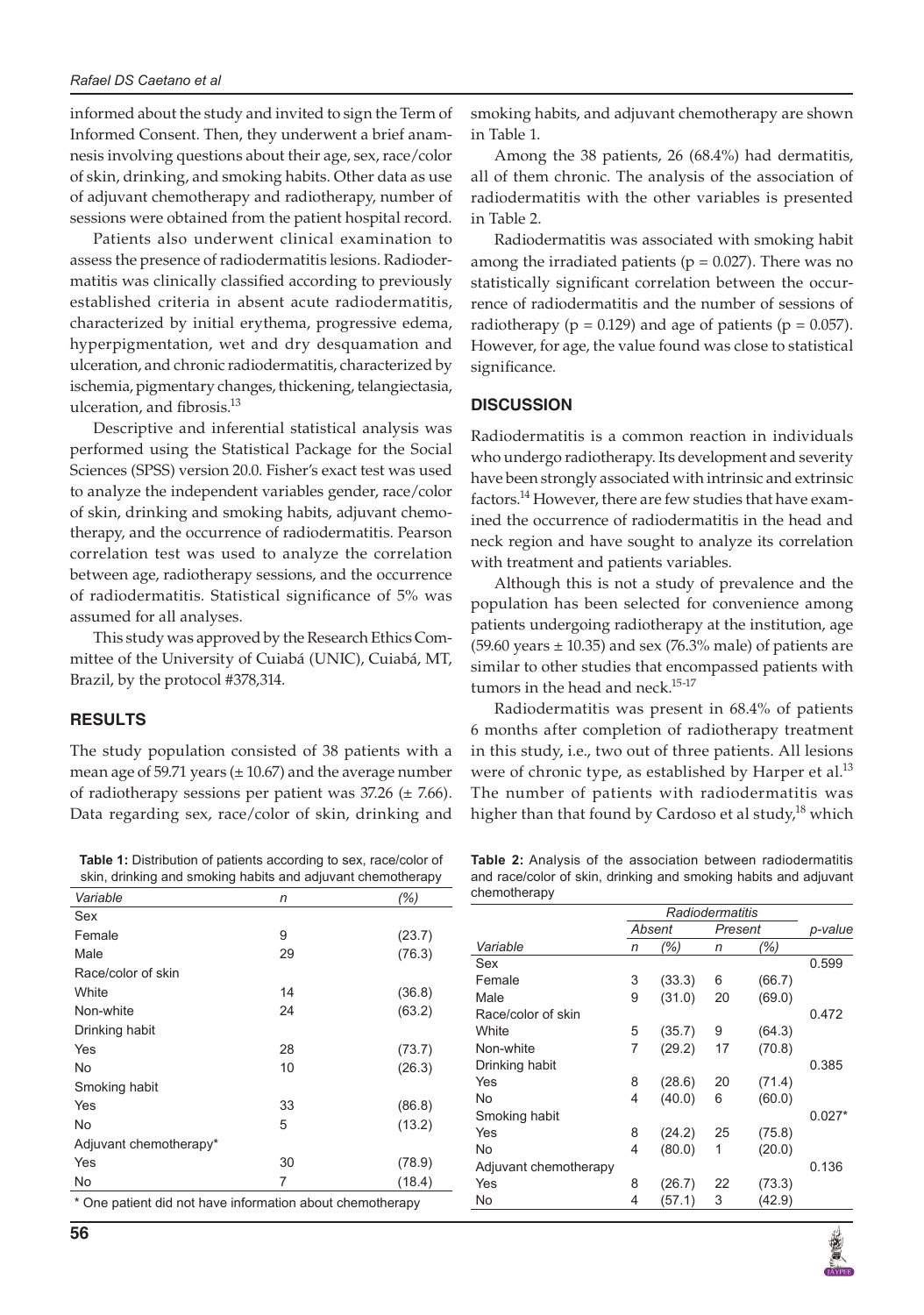also analyzed patients 6 months after the end of radiotherapy in head and neck and found radiodermatitis in 25% of those.

Although individuals with light-colored skin have increased risk for the development of radiodermatitis,<sup>11</sup> in this study there was no statistical difference in the occurrence of the lesion between individuals of white and non-white race/color of skin.

No study was found to assess the relationship between alcohol consumption and the incidence of radiodermatitis and in this work, the relationship was not established.

Yet for smoking, the habit has been associated with the occurrence of radiodermatitis before,<sup>19,20</sup> which was confirmed in this study. Chronic exposure to tobacco smoke causes changes in the physiology of many organ systems, including the skin. These changes can lead to harmful responses after different interventions.<sup>21</sup> Smoking has been identified previously as a serious risk factor for skin reaction in patients undergoing radiotherapy for breast cancer.<sup>20</sup> The longer the smoking habit, the higher and more severe will be the skin reactions; and the concomitant application of radiotherapy makes the habit even more harmful for the skin.<sup>19</sup>

It is important to highlight the high number of smokers found in this study population (86.8%). This fact is not surprising though, since smoking is related to the occurrence of cancers in the head and neck.<sup>16</sup>

The use of chemotherapeutic agents increased the risk of development of radiodermatitis and enhanced the severity of the lesions in a previous study that also evaluated patients under radiotherapy in the head and neck.22 In the present study, 78.9% of patients received chemotherapy in combination with radiation therapy. However, no association was found between the use of concomitant chemotherapy and the higher incidence of radiodermatitis among patients.

Although the patients' age was not associated with the occurrence of radiodermatitis in this study, the value found was very close to statistical significance. The relation of aging and skin alterations can be explained as the elderly go through a decrease in the production of collagen and fibroblasts, thereby hindering the healing of the skin lesions.<sup>23,24</sup>

Different agents have been indicated for the prevention and treatment of skin lesions induced by radiation;<sup>8,14</sup> there is, however, still no robust scientific evidence that points to one specific intervention.<sup>25</sup> Thus, radiodermatitis remains an adverse effect of the oncological treatment of high incidence, $^8$  which requires further studies for its understanding and the establishment of strategies for tis prevention and treatment.<sup>25</sup>

In addition to the known relationship between smoking and the incidence of different types of cancer, this study demonstrates the pernicious role of this habit also in the occurrence of radiodermatitis, a major adverse effect of antineoplastic therapy that impacts on patient's quality of life.<sup>13,15,16,20</sup>

# **CONCLUSION**

Two-thirds of the study patients had chronic radiodermatitis after 6 months of completion of radiotherapy for cancer treatment in the head and neck region. Smoking was associated with the occurrence of radiodermatitis in this group.

## **REFERENCES**

- 1. Fisher J, Scott C, Scarantino CW, Leveque FG, White RL, Rotman M, Hodson DI, Meredith RF, Foote R, Bachman DG, et al. Phase III quality-of-life study results: impact on patients' quality of life to reducing xerostomia after radiotherapy for head-and-neck cancer – RTOG 97-09. Int J Radiat Oncol Biol Phys 2003 Jul 1;56(3):832-836.
- 2. Haubner F, Ohmann E, Pohl F, Strutz J, Gassner HG. Wound healing after radiation therapy: review of the literature. Radiat Oncol 2012 Sep 24;7:162.
- 3. Xiao C, Hanlon A, Zhang Q, Ang K, Rosenthal DI, Nguyen-Tan PF, Kim H, Movsas B, Bruner DW. Symptom clusters in patients with head and neck cancer receiving concurrent chemoradiotherapy. Oral Oncol 2013 Apr;49(4):360-366.
- 4. Volpato LE, Silva TC, Oliveira TM, Sakai VT, Machado MA. Radiation therapy and chemotherapy-induced oral mucositis. Braz J Otorhinolaryngol 2007 Jul-Aug;73(4):562-568.
- 5. Fabra DG, Kayo AP, Leal AR, Salzano V, Guglielmino F. Alterações dermatológicas em pacientes oncológicos – adultos e crianças. Arq Bras Ciên Saúde. 2009;34(2):87-93.
- 6. Caetano RS, Castro PG, Castro PH, Borba AM, Borges AH, Volpato LE. Limitation of mouth opening after radiotherapy for head and neck. Rev Gaúch Odontol 2016;64(1):24-29.
- 7. Hymes SR, Strom EA, Fife C. Radiation dermatitis: clinical presentation, pathophysiology, and treatment 2006. J Am Acad Dermatol. 2006 Jan;54(1):28-46.
- 8. Schneider F, Danski MT, Vayego SA. Usage of Calendula officinalis in the prevention and treatment of radiodermatitis: a randomized double-blind controlled clinical trial. Rev Esc Enferm USP 2015 Apr;49(2):221-228.
- 9. Firmino F. Therapeutical potential of the phenytoin in the cicatrisation of radiotherapy lesions. Esc Anna Nery R Enferm 2007;11(1):143-149.
- 10. Fisher J, Scott C, Stevens R, Marconi B, Champion L, Freedman GM, Asrari F, Pilepich MV, Gagnon JD, Wong G. Randomized phase III study comparing Best Supportive Care to Biafine as a prophylactic agent for radiation-induced skin toxicity for women undergoing breast irradiation: Radiation Therapy Oncology Group (RTOG) 97-13. Int J Radiat Oncol Biol Phys 2000 Dec 1;48(5):1307-1310.
- 11. Benomar S, Boutayeb S, Lalya I, Errihani H, Hassam B, El Gueddari BK. Traitement et prévention des radiodermitesaiguës. Cancer Radiother 2010 Jun;14(3):213-216.
- 12. Häfner MF, Fetzner L, Hassel JC, Debus J, Potthoff K. Prophylaxis of acute radiation dermatitis with an innovative FDA-approved two-step skin care system in a patient with head and neck cancer undergoing a platin-based radiochemotherapy: a case